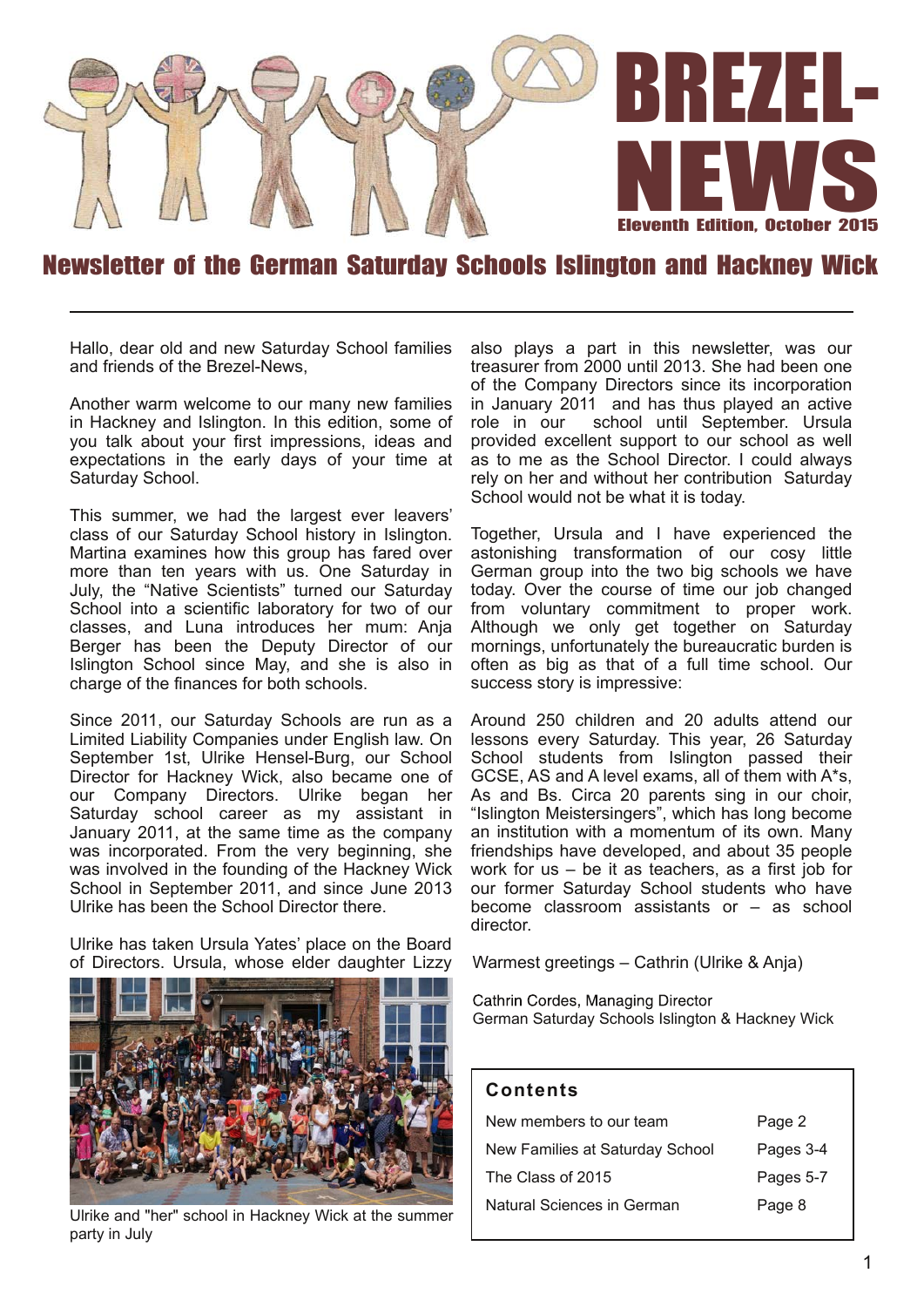# **New members in our Saturday School team**

#### **Luna Berger presen ts Anja Berger**

Hello, my name is Luna and I have been coming to Saturday School for four years. My Mum is Anja, the new Deputy Director, and I would like to tell you a little bit about her.

Anja was born in Munich to a German mother and a Spanish father. Shortly after her birth, the family moved to Spain. She lived there for a while and attended a Spanish nursery and a Spanish primary school. Her mum always spoke German to her, read books and stories to her in German, sung German songs and taught her about German culture. Funnily, I just realised that my mum has been doing the same with me and my little brother here in London. Only, in Spain there was no German Saturday School, and together with other German speaking parents, Anja's mum organised German lessons during lunch break at the Spanish school.

When my mum moved back to Germany at the age of eleven, she could at least write and read in German and did not find it too difficult to settle into her new school in Munich. After finishing school, she moved to Brussels for four years, learnt

#### **Our new teachers and assistants**

Our new teachers and assistants from left to right: Susan Müller, Claudia Mellentin, Karin May and Anna Steuber (Hackney) and Nina Gebauer and Isabel Obert (Islington).

Karin qualified as a primary school teacher in Germany. She taught in Islington for a year before the birth of her son in 2011, when she and her daughters moved to the new school in Hackney, where she occasionally worked as a supply teacher. Now Johannes is in the beginners' class and Karin teaches the consecutive second group. Susan was a member of the "Class of 2015" in Islington, but already sat her A levels in 2014 and then assisted in Yasmine's class in Islington last year. Now she supports Jana in the beginners' class in Hackney.

French and studied Languages and Tourism. After university she came to London, met my Dad and worked in events management until I was born. For the past four years, she has been teaching the beginners' class with Klaudia at the Saturday School in Islington. She enjoys it very much, and when Cathrin was looking for a deputy she thought it would be nice to get more involved in the Saturday School. I hope you will all give her a warm welcome.



Anja with her children Luna and Linus

New to the team and to Saturday School are Claudia and Anna. Claudia is a primary school teacher at an English school in Walthamstow and teaches Jana's old class in Hackney. Anna is a linguist and, for the moment, assists in Inka's class. Claudia has brought her daughter Philippa along to Hackney, while her partner David and her elder daughter Charlotte are giving Islington a go.

Nina and her children Lara and Ben have been coming to the Saturday School in Islington since 2008. Having already taught German at the Steiner School in Islington, she has now taken on the second class in Islington. Isabel's background is in law and she has started her Saturday School "career" as assistant in Natalie's class.

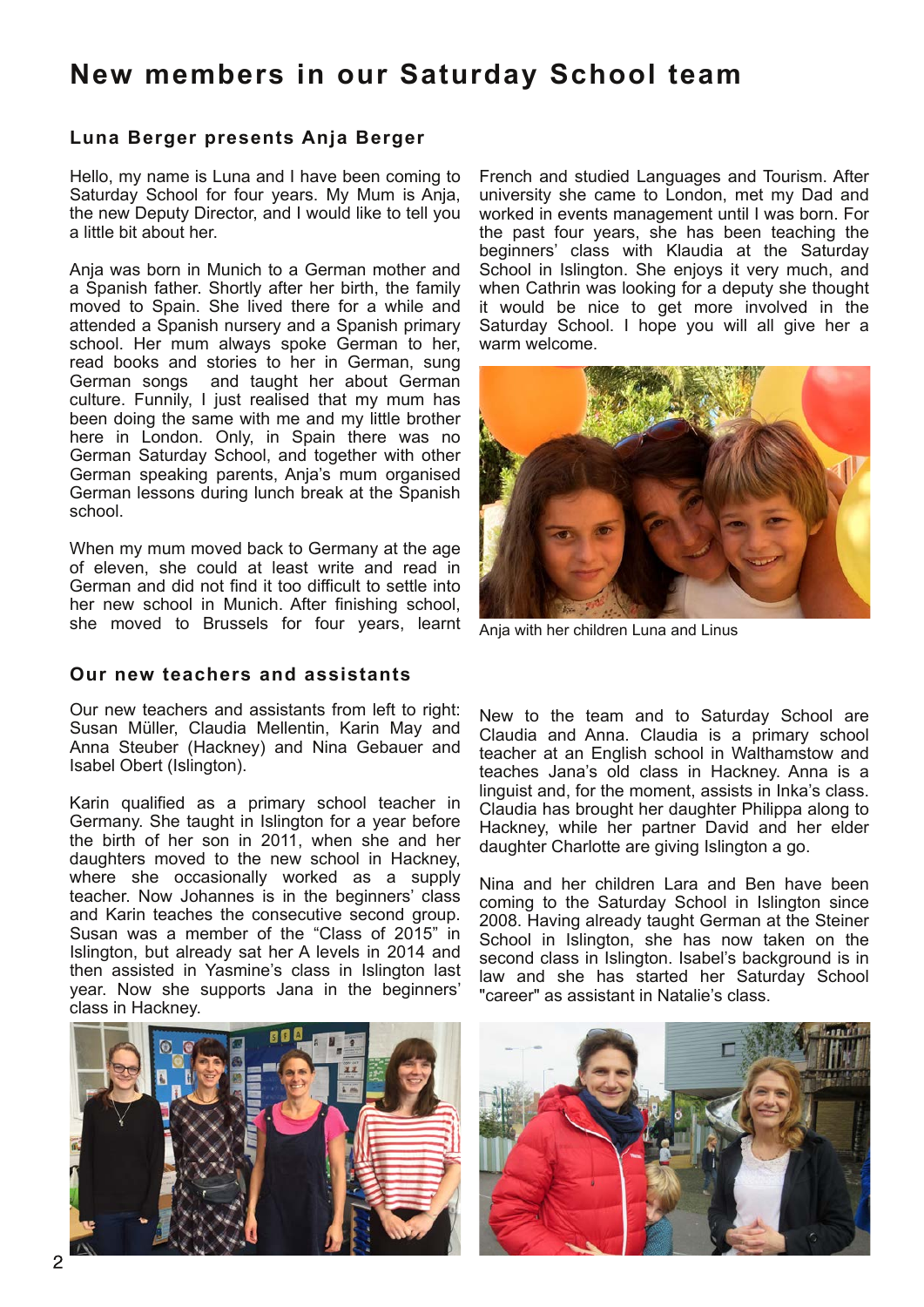## **New Families at Saturday School First Impressions of Islington and Hackney Wick**

The routine at Hackney: Since the foundation of the school, we have welcomed a new beginners' class with around 10 new families every September. Much to the disappointment of the families on our waiting list, that has not been the case in Islington for years as we filled the whole school building to capacity long ago. But after our largest leavers' class to date "left us" this summer, this allowed for eleven new families to join us. Our longstanding families have been marvelling at all the new faces. Perhaps their first impressions will bring back memories of your own first Saturday School day?

Fee: "We are a German (mother)-Australian (father) family and both parents have been living in London for about 20 years. Still or perhaps because of that it is important to us that their German heritage means something to our three children. How many times have I been criticised how irresponsible it is that my children were not growing up bilingually. It wasn't down to a lack of intention. Thanks to many holidays in Germany, a strict adherence to Nikolaus, Weihnachtsmann, Carnival etc., passionate cheering of the national football team as well as a good relationship with my German family, the children are definitely aware of their German background. Since we have started employing German au-pairs, the German language has finally become firmly established in our London family life. Now, two of our children have started at the Islington school and we are happy to see their language skills fostered even further. We hope the children will make German friends with whom they can quite casually "feel" a little German. If this also results in some nice friendships with other parents – so much the better!



New Saturday parents Fee & Daniel McNamara at a Saturday School World Cup viewing last summer.

After just a few weeks, the Saturday School has become a firm part of our weekend. Caspar and Maia both enjoy going and proudly take their handicrafts and new songs home at the end of a session. We as parents really valued the induction for new parents in the second week, after which we felt we had arrived and were accepted. You can tell

that the school has been operating for a long time and everything seems well organised. We are happy to be part of it!"



New families in Islington: Birgit, Sylvie, Matthias and Stephanie and their children

Stephanie also just joined us with her daughters Yasmina and Sophia: "We are a bilingual family, our family language is English, but from the beginning my instinct was to speak German with my daughters. Both (5 and 3) understand me well and speak quite good German. Unfortunately though our everyday life allows for fewer and fewer opportunities – school and other activities are in English, most of our friends, too – and at the weekends, when all of us are together, we speak more English. But being German is a part of me and it is important to me that my daughters share this – and can communicate well with their grandparents and the rest of my family, as their English is often not that good.

I registered my elder daughter when she was only 8 months old and just managed to get a place for her now. I hope that Saturday School will help to maintain or improve my daughters' German and help them feel a little pride in being German. I think it's great they are growing up bilingually and getting to know about German as well as English culture – and feel a certain affinity with both.

Yasmina enjoys the Saturday mornings. So far it has been more playful and not too much like ordinary school - but (and I really like this) very German. I also appreciate the other offerings (DVDs, baker etc.), and the opportunity for me to speak more German again for a change. We are looking forward to the other cultural events on the agenda – like St. Martin and Christmas – and perhaps this year we will be singing German songs on Christmas Eve."

Sylvie, Matilda's and Laurence's mum: "We too are a German-English family and I think it's fantastic to be able to learn two languages so easily, as the children absorb languages like a sponge, without the difficulties that adults experience when learning  $\alpha$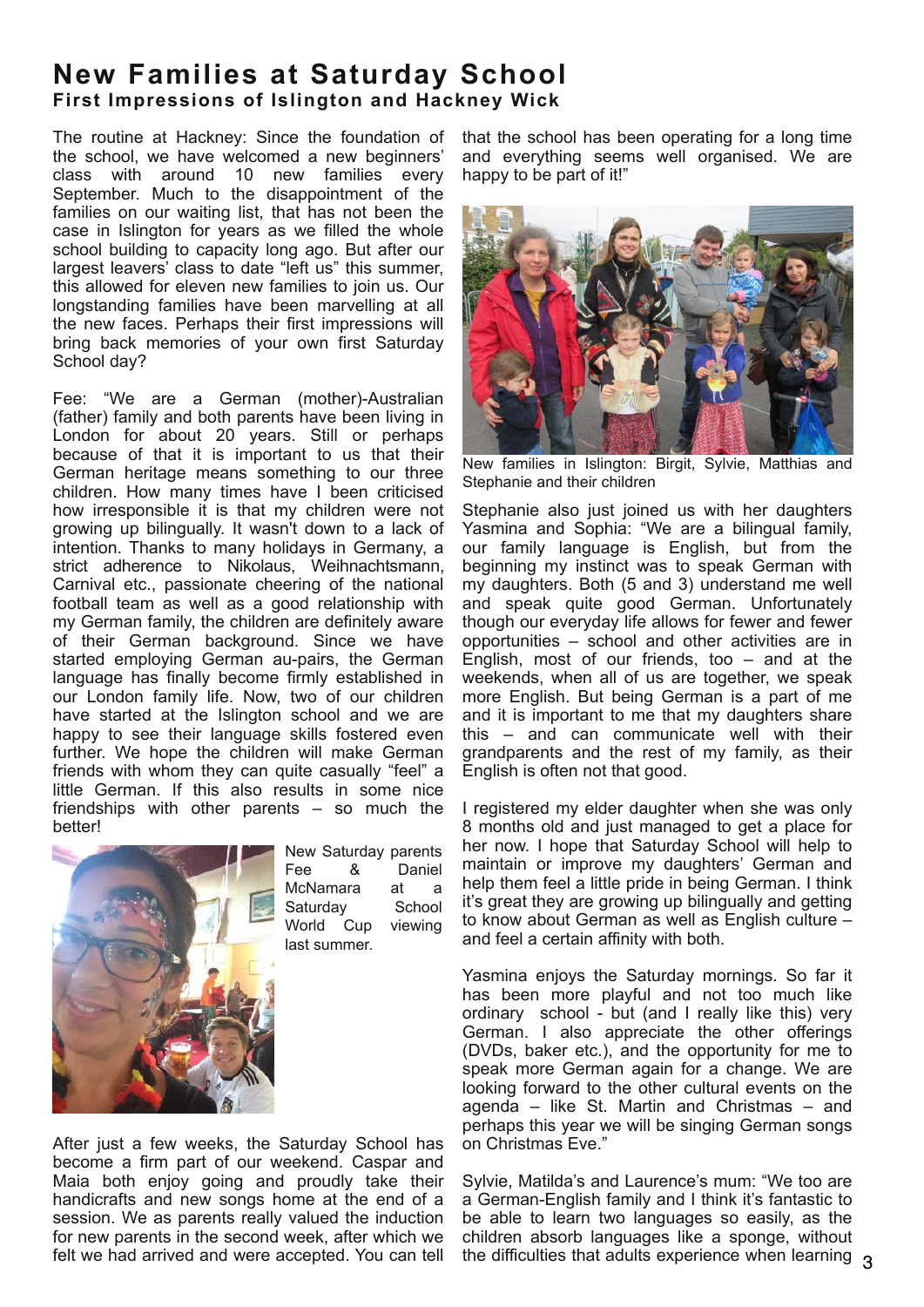a new language. Naturally I would like Matilda and Laurence to be able to communicate well with our family and friends in Germany, but I also feel that my mother tongue is an important part of my own identity, which I would like to pass on to my children. Not least German literature has a lot to offer and what is better than reading and understanding a masterpiece in the original? It is supposed to be easier to learn other new languages if you have grown up bilingually, because of the special connections made in the brain. How fortunate if you can send your children on this path. Our experiment is on!



Lesson for 5-year-olds in Karin's class in Hackney

We had mainly heard about the Saturday School's very long waiting list and that you should enrol your children straight after birth. I hope that the children learn about German traditions, songs and celebrations as well as grammar and literature, and that they realise that there are others who are growing up with German and English in London, as this brings the language to life. On our visits to Germany we always notice how their vocabulary expands when they play with other children. Also, someone once told me that you can only learn a language perfectly if you hear different native speakers talk and not just one person (such as Mama).

On our first Saturday I enjoyed various things: that the day starts with joint singing, that the class groups are small, that the German baker has a stall and that there is variety – there are games, crafts and learning. We will need to get used to having to leave the house on time on Saturday mornings (although it's just 11 minutes by bike). Also I may find it difficult to stay at school for two hours each week, even if we make new friends. Perhaps we could set up a group for playing board games (besides the choir), similar to what was described in the last Brezel-News."

Birgit, mother of Isabell and Sophia and also new to Islington, found it "useful to join the welcome groups. To see a few new faces who were in a similar situation of being new, and it was helpful to find out more about the organisation." She finds the

school's size a little intimidating, and all the established groups who have known one another for many years, although she quite happily sits down with a book somewhere. She would like to know which families and children are in her children's groups. "Perhaps it would be nice to organise a get-together with the children/families within the groups." Long-term Birgit likes the prospect that the Saturday School offers GCSE and A level preparation (something that is planned for Hackney, too, as soon as the oldest pupils are ready).

Julia: "In our family, both parents have their roots in Germany, and we would therefore like our children to get to know the languages and traditions. And all this in good company. The Saturday School was recommended to us by other families. Our first impression is a good one. Juri happily goes to Saturday School which until now had not been the case with any other school. With great pleasure he sings the German children's songs and plays the games he's learnt there. They are games that we remember from our childhood, such as "Mein rechter, rechter Platz ist frei." The German baker, the children's songs… it feels a bit like a "homecoming" when we go to Saturday School."

Claudia, our new teacher in Hackney, first heard about the Saturday School when she met Frauke at a training course at the Goethe Institute: "I want my children to speak German because it is my mother tongue, and because bilingualism has many advantages, and because we love the German language and are interested in German culture. The children, my husband and I hope to meet nice people and we are hoping for inspiration and creativity with the German language. My first impression is that there is a good community spirit amongst the German expats who have chosen to live in England/the partly Germans and the aspiring German speakers. So, my family feels at ease and I really enjoy teaching."

And Florian: "Three weeks ago, I and my son Nils (5 years) and my daughter Selma (2 years) came to the Saturday School in Hackney Wick for the first time. Like all parents I was a little anxious and wondered how Nils and I would like it. Especially as I generally belong to the - well, let's call it the apprehensive-critical type of parent. The ice was soon broken. Nils fully joined from the very beginning and as we were approaching the school on our second Saturday, Nils happily shouted "There is my school". Now he has already been asking me on Tuesdays when it is time for German school again. And I, too also feel accepted in the parents' community. A total success."

Many thanks to Fee McNamara, Stephanie Sharro, Sylvie Lachmann, Birgit Kay and Julia Mahnhold (new parents in Islington) and Claudia Mellentin and Florian Peschelt (new parents in Hackney).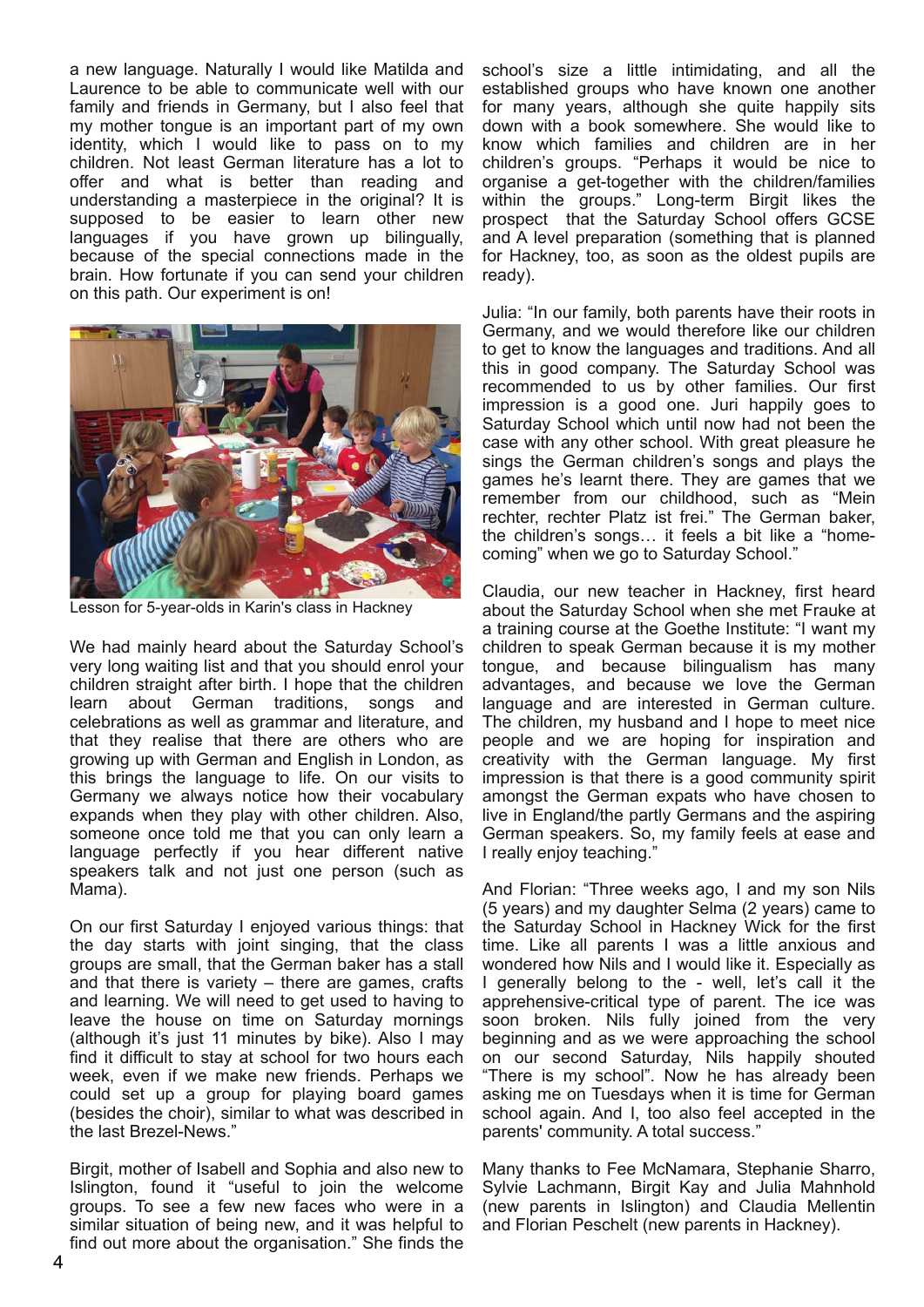### The Class of 2015 - A retrospective **Farewell after up to 14 Years of Saturday School**

"I can't actually remember a time without Saturday School", says Nelson. That's right. Lizzy, Cosima, Laurenz, Edmund, Maya and Nelson were already with us in 2001. Nelson was just three years old and as Cathrin has been in charge of our School since 1999, he had been "dragged along" to Drayton Park plenty of times before.

The youngsters do not really remember their first Saturday as they were so little. "I was three, " says Maya, looking back on her time at Saturday School. "I remember that we always did lots of crafts and sang lots of songs. When I started Saturday School I didn't speak much German. I could only say "Ich bin fertig" or "Danke". My time at Saturday School was definitely worthwhile. It was a wonderful time. "

From September 2001, Martina Schmid was Nelson's and Maya's teacher. Then as now Cathrin likes to look for teachers among the Saturday School's parents. "But you do have to come regularly and on time, " Cathrin said to Martina, who had been attending Saturday School more or less regularly with her older son Emi back then. Until the summer of 2007, when her younger son Freddy was born, Martina rarely missed a Saturday with "her" class.

Alexander, Leon and Lukas joined in the school year 2002/2003, and Alexander's mother, Martina Geccelli, has been a Saturday School teacher<br>since September 2003. Leon especially since September 2003. Leon especially remembers the construction of the Arsenal stadium: "It started in 2004 – in my second school year. Every Saturday on our way to Saturday School we saw how the building work at the stadium was progressing. Apart from that I can't really remember the first years at Saturday School. There were highlights but when you come for so many years everything becomes blurred. But everything was fun and helpful for learning German. I enjoyed it."



Nelson and Father Christmas in 2005

"I can remember that we dressed up", says Alexander. "Nelson was a magician and I was a dragon. I also enjoyed the lantern walks. We always used to put chocolate on our pizza. And the Berliners at Carnival! There was always one with mustard and I was always the one to get it. And I hate mustard! Those were good times. Without Saturday School my German wouldn't be as good and I probably wouldn't have sat the A level."



Martina Schmid remembers how they painted their own house together

Martina Schmid also has many fond memories of her six years with the class. "They always had such great energy and did everything joyfully. Once we all painted a portrait of a cake. I had baked a lemon cake and brought it into class. The children then had to figure out which ingredients I had used to bake the cake. We then read a picture book on that topic by a Swedish author. As a group task we drew an enormous cake with all the children's favourite ingredients. On another occasion, we drew a large picture of a house after we learnt and sang the song "Wer will fleißige Handwerker sehen" (Who wants to see the busy craftsmen) together. We did the actions for all the tools and then built an imaginary house. We used the songs "Der Cowboy Jim aus Texas" (Cowboy Jim from Texas) and "Der Rattenfänger von Hameln" (Pied Piper of Hamelin) as a stimulus in lessons and went on to act them out and to practice singing in German. I had lots of fun with my class and wish them all the best for the future."

This year, Nelson, Maya, Leon and Alexander sat their A level exams. Their class has been our greatest success story so far. Susan, Tommas and Gabriel were part of this group, too. Gabriel returned to London from Austria in 2007 where he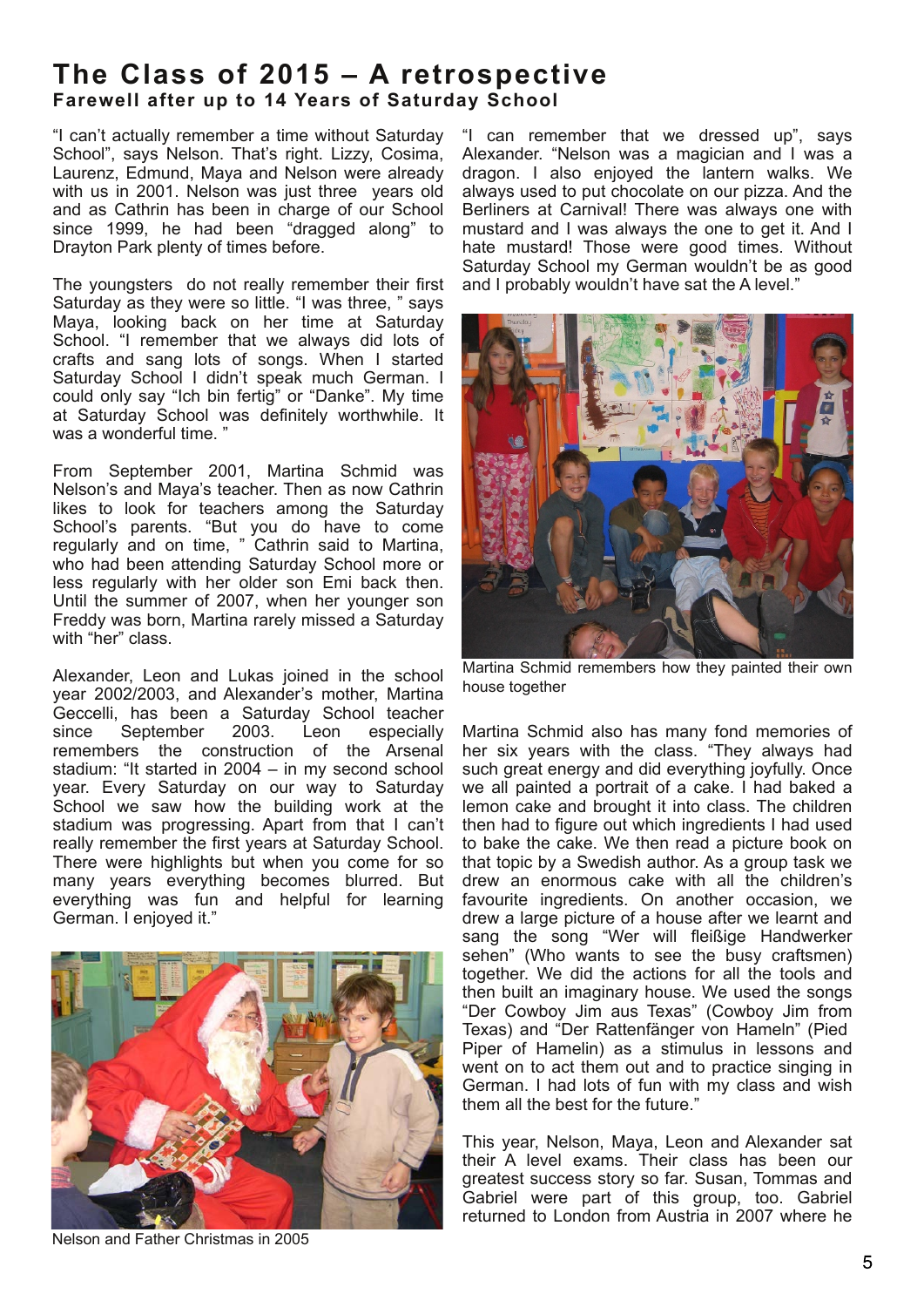

AS levels bagged in 2013: Nelson, Edmund, Leon Susan and Maya

had lived a year with his English parents. "I came to Saturday School when I was nine. 2006/2007 I had lived in Vienna and learnt a bit of German. My Dad didn't want me to forget it. He also speaks German – but not with me. He teaches German at Swansea University." With the help of Saturday School lessons, Gabriel has managed to retain his German quite well. He sat the GCSE exam, but did not want to take further exams afterwards that and just kept coming for the sake of his German.

Edmund, too, has no German parent – his mother Kathryne is passionate about German and supported her children's bilingual upbringing by employing German nannies. "Yes, I am English", says Edmund. "My Mum studied at the University in Trier and always spoke German to my sister and me. We also always had German nannies – until I was 10 or 11."

In the school year 2007/2008 the group was taught by Gaby Kienle, whom some of the students already knew from previous classes. In 2008 we were looking for a new teacher when Quirin was recommended to us – a young Bavarian who was doing community service at the North London Rudolf Steiner School and had now moved on to university in London. The perfect "role model" for the "wild guys" in the group, and so we tried the experiment. Over the next two years Quirin performed his task with excellence, reading Krabat and venturing forward into the depths of German grammar, not stopping  $-$  unforgotten  $-$  at the pluperfect.

"I well remember the first time I came to Drayton Park School to teach my first lesson," says Quirin. "It was in September 2008, almost exactly seven years ago. I was probably more nervous than the children! I didn't know then just how much fun it was going to be to teach the group. Whether Momo or Krabat, pluperfect or dative – together we managed to master even the most difficult

exercises. I was particularly happy with the way the children supported each other and built a sense of community within the class, where everyone could feel at ease and join in. That is something very special which they will hopefully sustain and develop in future. Now they are starting a new chapter in their lives – without Saturday School! I'm interested to learn what the students are planning and would love to be kept up to date. With their positive attitude, their great language skills and all their individual talents I am sure that their future will be as successful as their time at Saturday School was."

After two years Quirin moved to Paris for a year, just in time for Christine Pleines to successfully steer the students towards their GCSE exams. Christine had previously experienced the group: "I remember that I assisted in Martina Schmid's class once. They were all about 9 or 10, and in the first hour they were sitting in a circle and Martina had to continually remind them to sit still (that was very strange for me as my grown-up students usually don't have a problem with sitting still); then in the second hour we did drama and everyone joined in brilliantly. I can remember that Nelson was swaying like a tree in the wind. That also surprised me because I would have felt rather embarrassed to be swaying like a tree in the wind. Then I once taught the class by myself and that was totally chaotic in the first lesson (I'm not going to say WHO was rolling around on the floor), but the second hour was better and the topic was "birthday". Why I took over the class in the end I can't remember. Cathrin must have suggested it and talked me into it. Luckily I was supported by the fantastic Gaby Wölfle in the first year. Every time we bump into each other in the corridor now, we roll our eyes and say "Ah, do you remember how exhausting that was back then?"!



Quirin with Tommas, Nelson and Alexander (front), Laurenz, Alexander, Father Christmas, Cosima and Lizzy (back)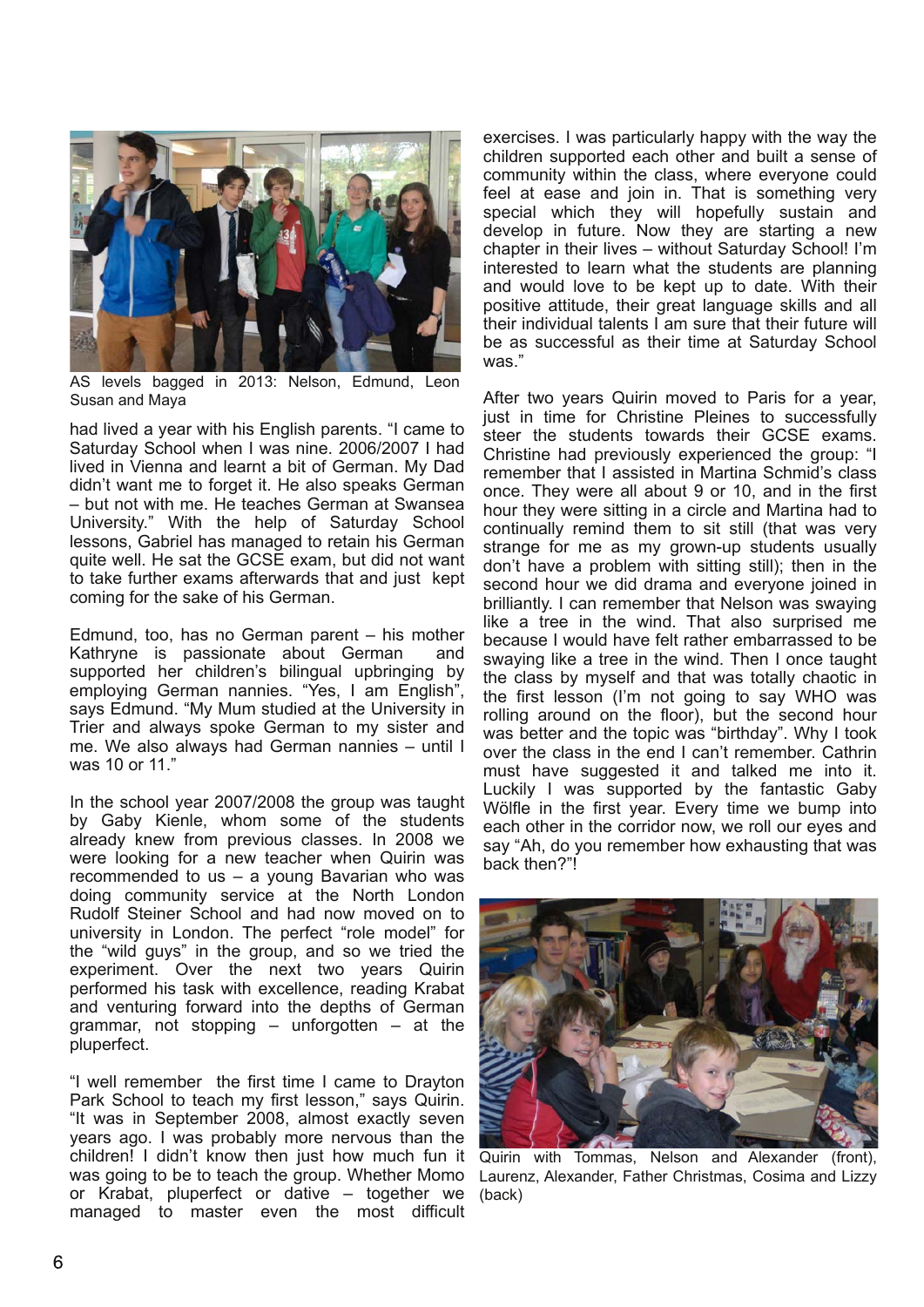Then Christine went off to Vienna for a welldeserved break from Saturday School and Quirin returned for another year to delve further into the pluperfect. In 2012 Christine returned as teacher of the group and A levels have become her speciality. At this stage, the students were a lot calmer and absolutely no one was rolling around on the floor. "I had an excuse to prepare topics that I myself was interested in, and I could show my favourite films," says Christine. "And I could always rely on them to have good ideas. I was sometimes frustrated when no one could remember afterwards what we had been doing (which happened quite a lot). Most of them enjoyed our discussions. Not always on topic (and not always in German), but the standard of the arguments was unbelievable. I can remember that we got onto the Nazi era, and Alexander and Gabriel started a discussion – across the heads of several other students (and even in German). It had nothing to do with the lesson's topic but was very impressive. I can also remember that once just before the GCSEs we read an article about the pianist LangLang and everyone stayed in the room at break time to watch a YouTube clip of him. That was something that absolutely never happened. It certainly never got boring in my group. Also, the students, as in all other groups too, were all very different and it was really nice to experience how they grew from children into young adults.



All have fond memories of our parties: Carnival in 2004.

Not every Saturday School student has to sit their A levels with us. Tommas and Lizzy stopped lessons in 2013. Tommas started the English Sixth Form at Woodhouse College, and although he never took German at his English Secondary School and prepared his GCSE at Saturday School, he was able to choose German at A level. His mother, Carola, is still with us at Saturday School – as the teacher of one of our adult classes.

Lizzy decided not to take German at A level, but as her German is excellent, she became one of the first of our ex-students to work as a classroom assistant at Saturday School. For the past two years she has been supporting Christine Müller in one of the younger classes. There she does all the things she herself enjoyed so much at Saturday School, for example the making of lanterns in November. She enjoys working with Christine and it's a good opportunity for her to practice her German: At home mostly English is spoken. Those of you who come to the Islington School might have noticed that Alexander, Maya, Nelson and Leon could not give up Saturday School just yet. Since September, they have been assistants in the classes of Caroline, Yasmine, Martina Geccelli and Barbara Bentele.

Martina Schmid, too, has been back at Saturday School for the past three years – as a Saturday School mum with her son Freddy, and as an occasional supply teacher. Could it be that Saturday School is addictive after all?

by Martina Köpcke



On their last day as Saturday School students: Edmund, Leon, Gabriel, Maya and Lizzy (back), Nelson, Alexander and Laurenz (front).

Editor: Martina Köpcke Layout: Maugan Hague<br>
Email: islington@sams Email: islington@samstagsschule.co.uk; hackney@samstagsschule.co.uk<br>Website: www.samstagsschule.co.uk www.samstagsschule.co.uk

"Deutsche Samstagsschule Islington", "German Saturday School Islington", "Deutsche Samstagsschule Hackney Wick", and "German Saturday School Hackney Wick" are the trading names of The German Saturday School A non-profit company limited by guarantee, registered in England and Wales No. 7487272